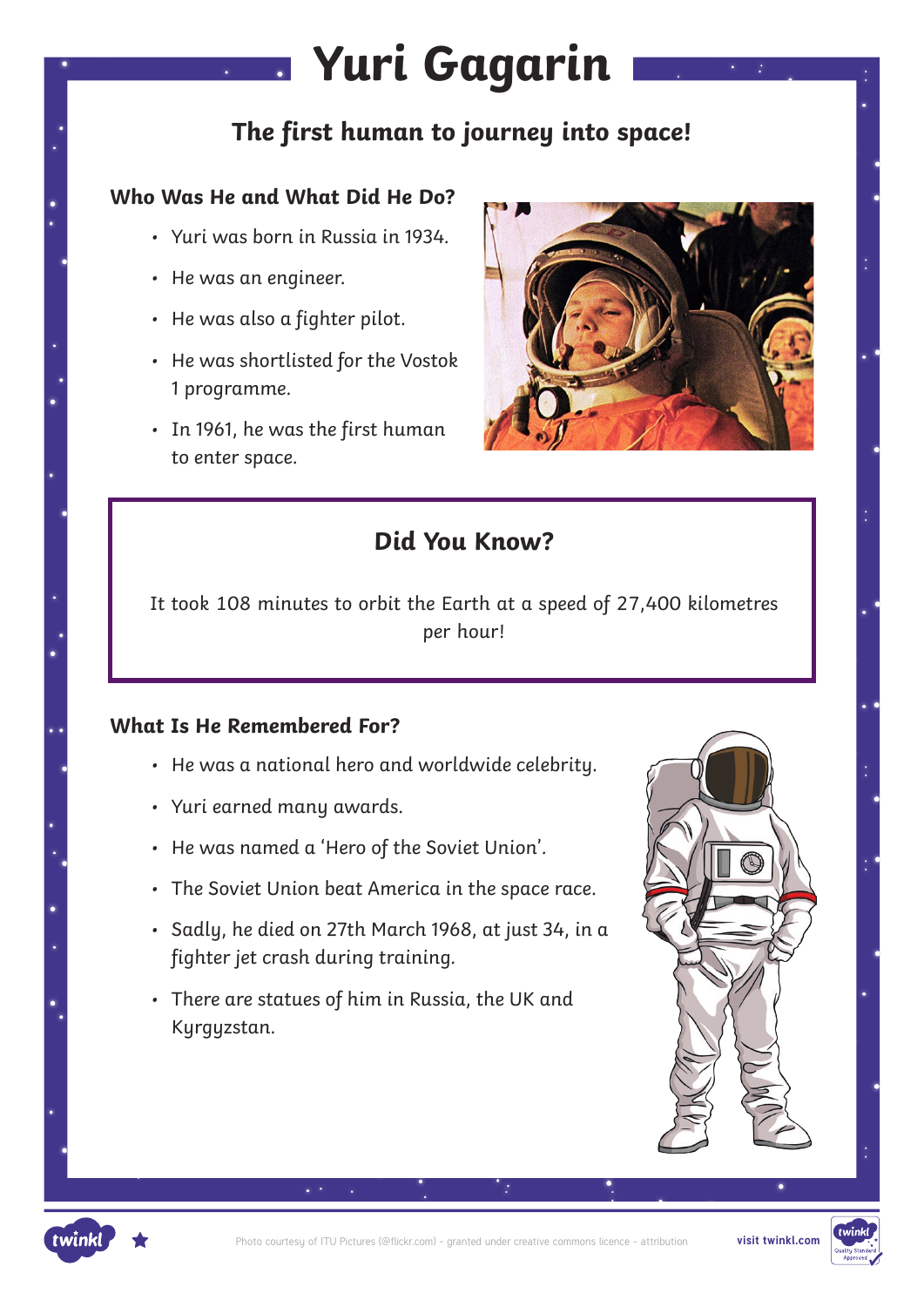# **Questions**

- 1. Where was Yuri Gagarin born? Circle one.
	- a. USA
	- b. UK
	- c. Russia
- 2. What did he become the first human to do? Circle one.
	- a. enter the Earth's core
	- b. enter space
	- c. enter the sea
- 3. How long did it take to orbit the Earth? Circle one.
	- a. 1 minute
	- b. 80 hours
	- c. 108 minutes
- 4. How fast did the spacecraft go? Circle one.
	- a. 27,400 kilometres per hour
	- b. 740 kilometres per hour
	- c. 27 miles per hour
- 5. Circle **two** true facts.
	- a. He was named a 'Hero of the Soviet Union'.
	- b. He was the youngest American to walk in space.
	- c. The Soviet Union beat America in the space race.



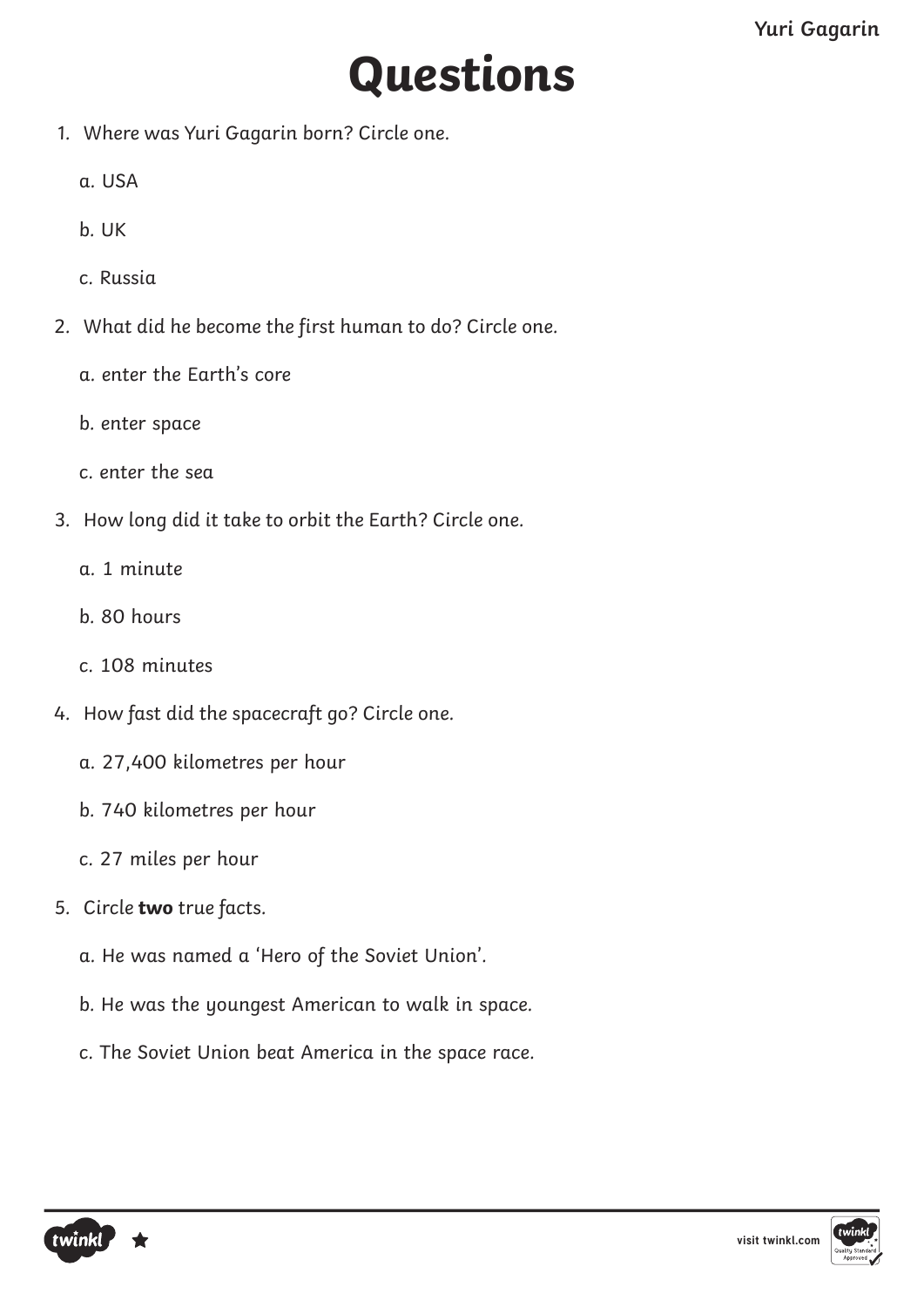

1. Where was Yuri Gagarin born? Circle one.

a. USA

b. UK



- 2. What did he become the first human to do? Circle one.
	- a. enter the Earth's core



c. enter the sea

- 3. How long did it take to orbit the Earth? Circle one.
	- a. 1 minute
	- b. 80 hours

**c. 108 minutes**

4. How fast did the spacecraft go? Circle one.

**a. 27,400 kilometres per hour**

- b. 740 kilometres per hour
- c. 27 miles per hour
- 5. Circle **two** true facts.

**a. He was named a 'Hero of the Soviet Union'.**

b. He was the youngest American to walk in space.

**c. The Soviet Union beat America in the space race.**



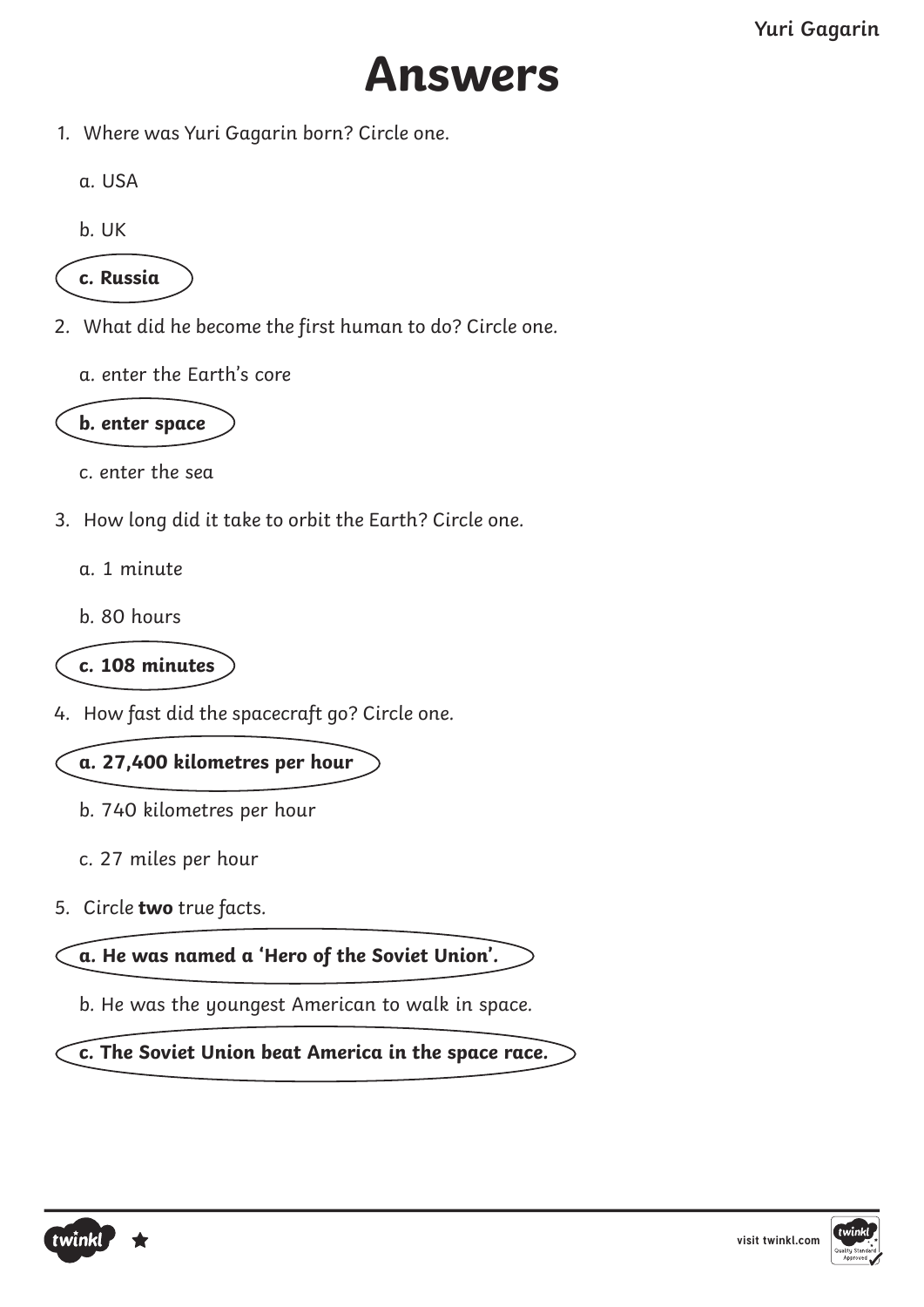## **Yuri Gagarin**

## **He was the first human to journey into space!**

#### **Who Was He and What Did He Do?**

Yuri Gagarin was born on 9th March 1934, in Russia. He trained as an engineer, then joined the Soviet Air Force, became a fighter pilot and married his wife, Valentia. Yuri was then shortlisted for the Vostok 1 programme.





On board the first spaceship called Vostok 1, on 12th April 1961, he became the first human to enter space. It took 108 minutes to orbit the Earth at a speed of 27,400 kilometres per hour. Yuri landed by parachute after being ejected from the spacecraft.

## **Did You Know?**

Yuri said, "Poyekhali!" when he lifted off, which means 'Let's go!'

#### **What Is He Remembered For?**

Yuri Gagarin became a national hero and worldwide celebrity. He earned many awards and was named a 'Hero of the Soviet Union'. The Soviet Union had beaten America in the space race. He sadly died on 27th March 1968 when he was just 34 in a fighter jet crash during training. There are statues of Yuri Gagarin in Russia, the UK and Kyrgyzstan.



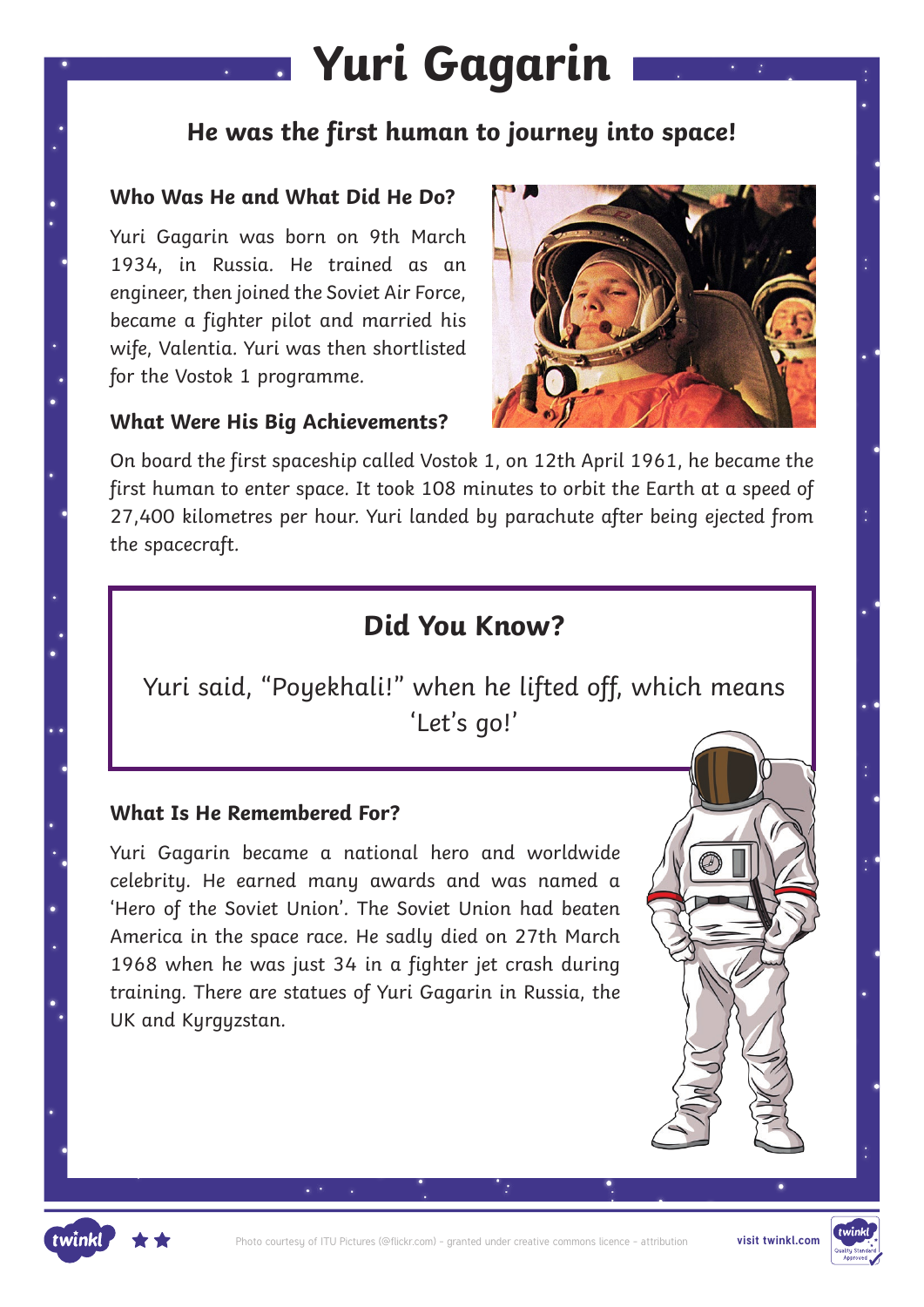# **Questions**

- 1. When was Yuri Gagarin born? Circle one.
	- a. 2014
	- b. 1934
	- c. 1961
- 2. Which air force did he join? Circle one.
	- a. UK Air Force
	- b. Gagarin Air Force
	- c. Soviet Air Force
- 3. What was the spacecraft called? Circle one.
	- a. Vostok 1
	- b. 12th April
	- c. Kyrgyzstan 2
- 4. Find and copy **one word** which means 'circle round'.
- 5. Complete the sentence by adding in the missing words. The Soviet Union had America in the race.



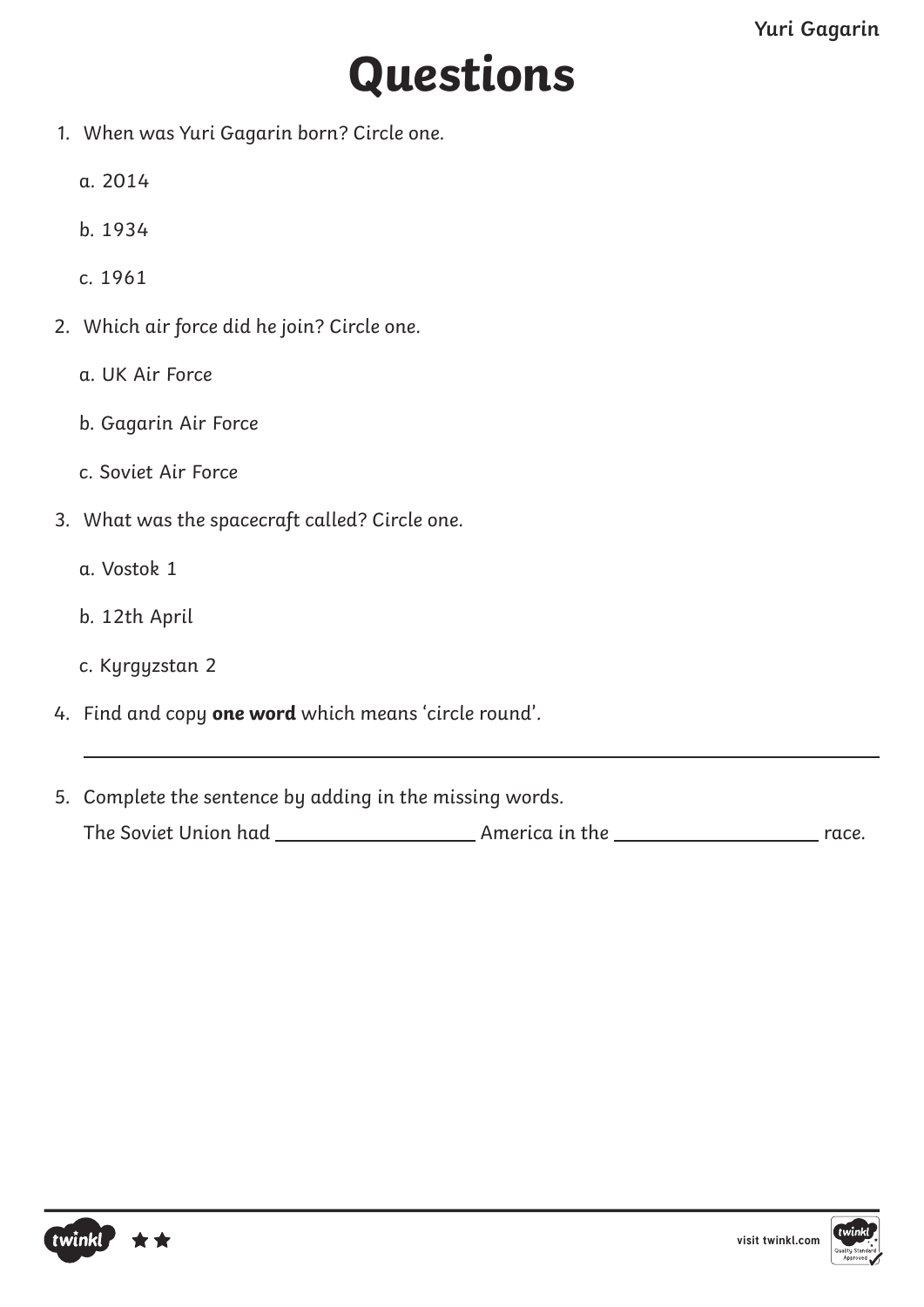

1. When was Yuri Gagarin born? Circle one.

a. 2014

$$
\boxed{\phantom{0}} \text{b. 1934}
$$

c. 1961

- 2. Which air force did he join? Circle one.
	- a. UK Air Force
	- b. Gagarin Air Force



3. What was the spacecraft called? Circle one.

### **a. Vostok 1**

- b. 12th April
- c. Kyrgyzstan 2
- 4. Find and copy **one word** which means 'circle round'. **orbit**
- 5. Complete the sentence by adding in the missing words.

The Soviet Union had **beaten** America in the **space** race.



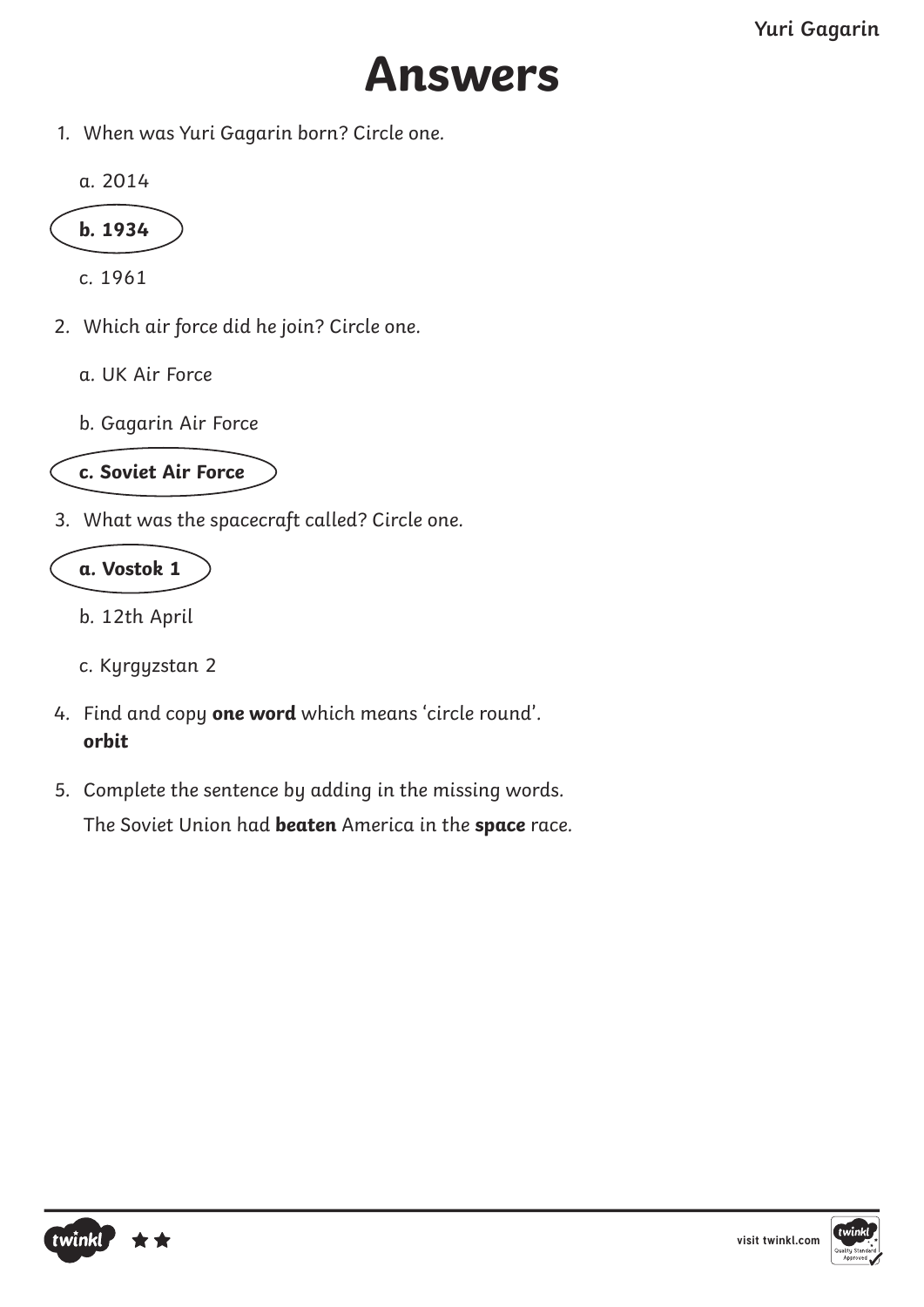## **Yuri Gagarin**

### **Yuri Gagarin was the first human to journey into space!**

#### **Who Was He and What Did He Do?**

Yuri Gagarin was born on 9th March 1934, in Russia. He trained as an engineer and then joined the Soviet Air Force in 1955. In 1957, he graduated from the cadet school, became a fighter pilot and married his wife, Valentia. Yuri was then shortlisted for the Vostok 1 programme in 1960 along with 19 other candidates.



#### **What Were His Big Achievements?**

At just 27 years old, on 12th April 1961 he became the first human to enter space and orbit the Earth. The first spaceship to do this, Vostok 1, took 108 minutes and Yuri was not allowed to operate the controls because weightlessness had not been tested on humans before. He circled the Earth at a speed of 27,400 kilometres per hour. Yuri landed by parachute after being ejected from the spacecraft and touched down safely near the Volga River.

### **Did You Know?**

Yuri said, "Poyekhali!" when he lifted off, which means 'Let's go!'

#### **What Is He Remembered For?**

After his accomplishment, Yuri Gagarin became a national hero and worldwide celebrity. He earned many awards and honours, including being named a 'Hero of the Soviet Union'. Yuri toured the world, visiting many countries, including the UK in 1961. This massive achievement meant that the Soviet Union had beaten America in the space race. He sadly died on 27th March 1968, when he was just 34, in a two-seater MiG-15 fighter jet crash during training with his instructor. There are statues of Yuri Gagarin in Moscow, Russia, in London, UK and in Kyrgyzstan.





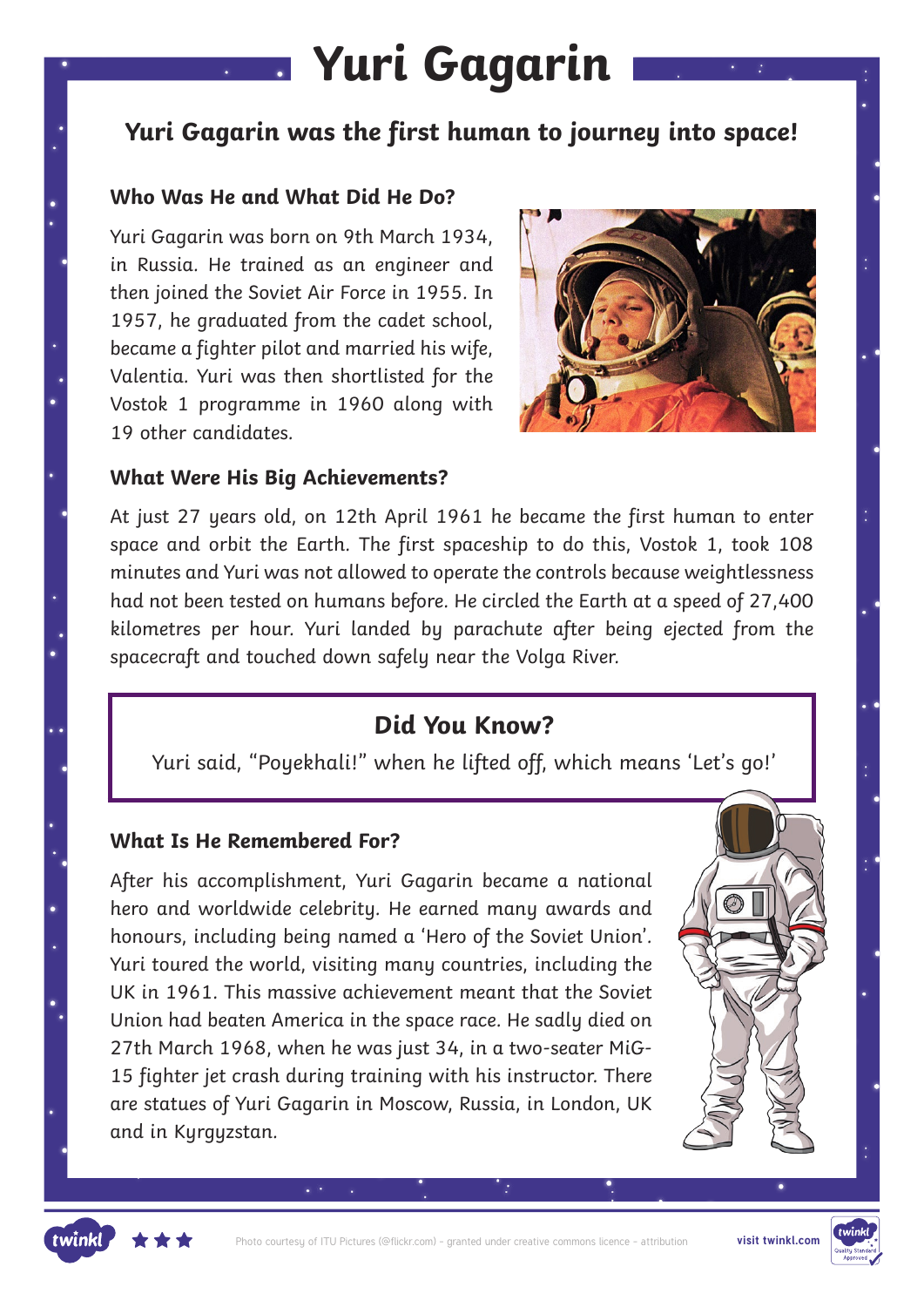## **Questions**

- 1. What was he shortlisted for? Circle one.
	- a. the Gagarin programme
	- b. the Twinkl 5 programme
	- c. the Vostok 1 programme
- 2. What did he do in 1957?
- 3. Circle **two** true facts.
	- a. He was the first human to enter space.
	- b. He could control the spaceship in space.
	- c. The spaceship went 27,400 kilometres per hour.
- 4. Find and copy **one word** which means 'thrown out'.
- 5. Complete the sentence. He earned many , including being named a ' '.
- 6. What do you think it would be like to be in Yuri Gagarin's position as a national hero and why?